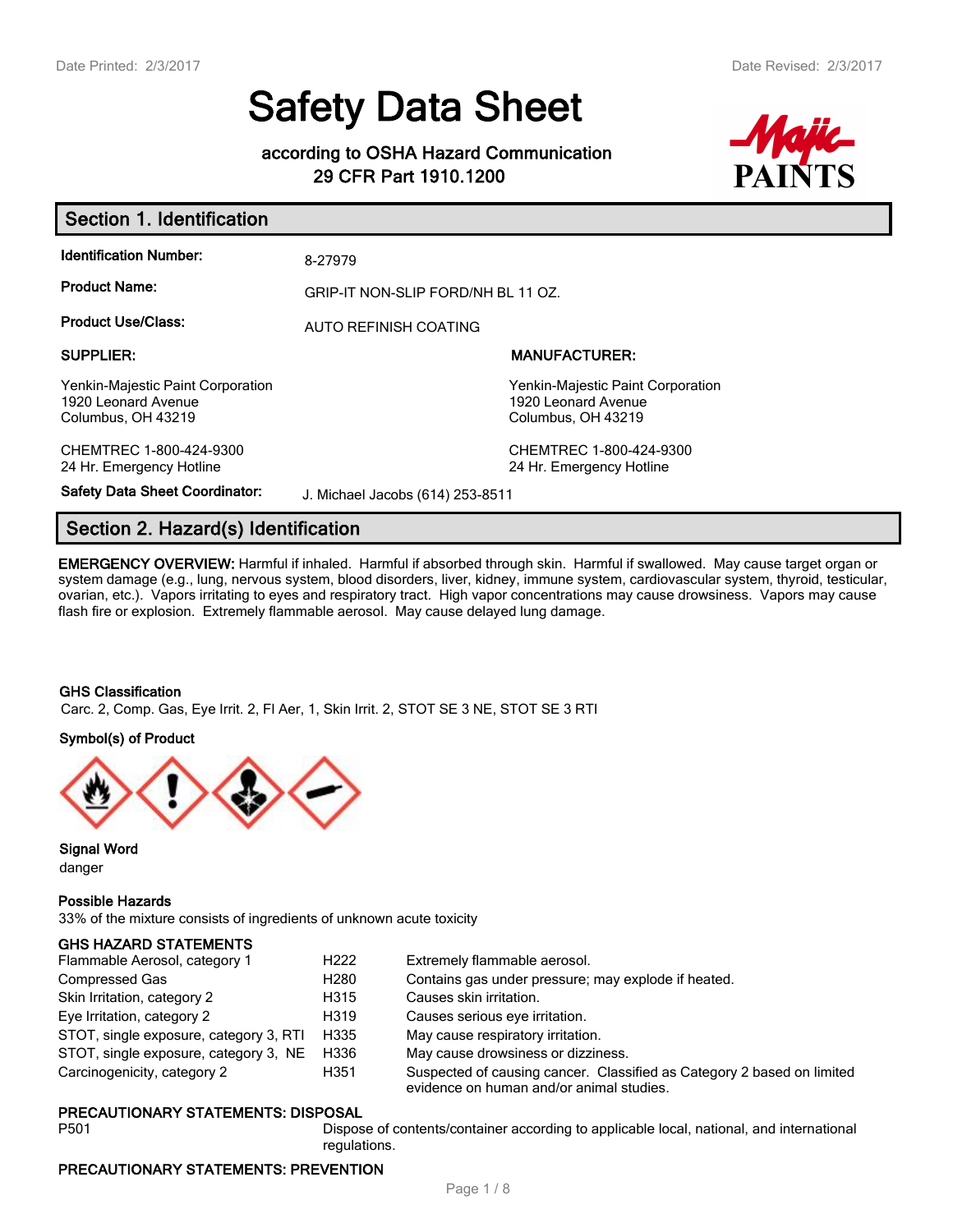| P210                                      | Keep away from heat, hot surfaces, sparks, open flames and other ignition sources. No<br>smoking.                                   |
|-------------------------------------------|-------------------------------------------------------------------------------------------------------------------------------------|
| P <sub>211</sub>                          | Do not spray on an open flame or other ignition source.                                                                             |
| P251                                      | Do not pierce or burn, even after use.                                                                                              |
| P261                                      | Avoid breathing dust/fume/gas/mist/vapors/spray.                                                                                    |
| P <sub>264</sub>                          | Wash skin thoroughly after handling.                                                                                                |
| P <sub>271</sub>                          | Use only outdoors or in a well-ventilated area.                                                                                     |
| P <sub>280</sub>                          | Wear protective gloves/protective clothing/eye protection/face protection.                                                          |
| <b>PRECAUTIONARY STATEMENTS: RESPONSE</b> |                                                                                                                                     |
| P302+P352                                 | IF ON SKIN: Wash with plenty of soap and water.                                                                                     |
| P304+P340                                 | IF INHALED: Remove person to fresh air and keep comfortable for breathing.                                                          |
| P305+P351+P338                            | IF IN EYES: Rinse cautiously with water for several minutes. Remove contact lenses, if<br>present and easy to do. Continue rinsing. |
| P312                                      | Call a POISON CONTROL CENTER/doctor if you feel unwell.                                                                             |
| P321                                      | Specific treatment (see supplemental first aid instruction on this label).                                                          |
| P332+P313                                 | If skin irritation occurs: Get medical advice/attention.                                                                            |
| P337+P313                                 | If eye irritation persists: Get medical advice/attention.                                                                           |
| P363                                      | Wash contaminated clothing before reuse.                                                                                            |
| <b>PRECAUTIONARY STATEMENTS: STORAGE</b>  |                                                                                                                                     |
| P403+P233                                 | Store in a well-ventilated place. Keep container tightly closed.                                                                    |
| P405                                      | Store locked up.                                                                                                                    |
| P410+P412                                 | Protect from sunlight. Do no expose to temperatures exceeding 50°C/ 122°F.                                                          |

# **Section 3. Composition/Information on Ingredients**

| <b>Chemical Name</b>      | CAS-No.        | Wt. %     | <b>GHS Symbols</b>    | <b>GHS Statements</b>         |
|---------------------------|----------------|-----------|-----------------------|-------------------------------|
| <b>ACETONE</b>            | 67-64-1        | 15-20     | GHS02-GHS07           | H <sub>225</sub> -319-335-336 |
| <b>PROPANE</b>            | 74-98-6        | 15-20     | GHS04                 | H <sub>280</sub>              |
| N-BUTANE                  | 106-97-8       | $10 - 15$ | GHS04                 | H <sub>280</sub>              |
| N-BUTYL ACETATE           | 123-86-4       | $9 - 10$  | GHS02-GHS07           | H226-336                      |
| ALIPHATIC HYDROCARBON(MS) | 8052-41-3      | 4-5       | GHS02-GHS07           | H <sub>226</sub> -336         |
| ALIPHATIC HYDROCARBON     | 8052-41-3      | $3-4$     | GHS02-GHS07           | H <sub>226</sub> -315-320-336 |
| AROMATIC HYDROCARBON      | 64742-95-6     | $1-2$     | GHS02-GHS06-          | H226-312-315-319-331-335      |
|                           |                |           | GHS08                 | $-351-373$                    |
| TITANIUM DIOXIDE          | 13463-67-7     | 1-2       | GHS08                 | H <sub>351</sub>              |
| ETHYL BENZENE (HAP)       | $100 - 41 - 4$ | $0 - 1$   | GHS02-GHS08           | H <sub>225</sub> -320-351-372 |
| <b>CYCLOHEXANONE</b>      | 108-94-1       | $0 - 1$   | GHS02-GHS05-<br>GHS07 | H226-302-312-315-318-332      |

### **Section 4. First-Aid Measures**



**FIRST AID - INHALATION:** Get medical attention immediately. Call a poison control center or physician. Wash out mouth with water. Remove victim to fresh air and keep at rest in a position comfortable for breathing. If material has been swallowed and the exposed person is conscious, give small quantities of water to drink. Stop if the exposed person feels sick as vomiting may be dangerous. Aspiration hazard if swallowed. Can enter lungs and cause damage. Do not induce vomiting. If vomiting occurs, the head should be kept low so that vomit does not enter lungs. Never give anything by mouth to an unconscious person. If unconscious, place in recovery position and get medical attention immediately. Maintain an open airway. Loosen tight clothing such as a collar, tie, belt, or waistband.

**FIRST AID - SKIN CONTACT:** Wash with soap and water. Get medical attention if irritation develops or persists.

**FIRST AID - EYE CONTACT:** Immediate flush eyes with pleny of water, occasionally lifting the upper and lower eyelids. Check for an remove any contact lenses. Continue to rinse for at least 10 minutes. Get medical attention.

**FIRST AID - INGESTION:** Remove victim to fresh air and keep at rest in a position comfortable for breathing. If it is suspected that fumes are still present, the rescuer should wear an appropriate mask of self-contained breathing apparatus. If not breathing, if breathing is irregular or if respiratory arrest occurs, provide artificial respiration or oxygen by trained personnel. It may be dangerous to the person providing aid to give mouth-to-mouth resuscitation. Get medical attention. If necessary, call a poison control center or physician. If unconscious, place in recovery position and get medical attention immediately. Maintain an open airway. Loosen tight clothing such as a collar, tie, belt, or waistband.

**MOST IMPORTANT SYMPTOMS:** Eye irritation signs/symptoms may include a burning sensation, redness, swelling, and/or blurred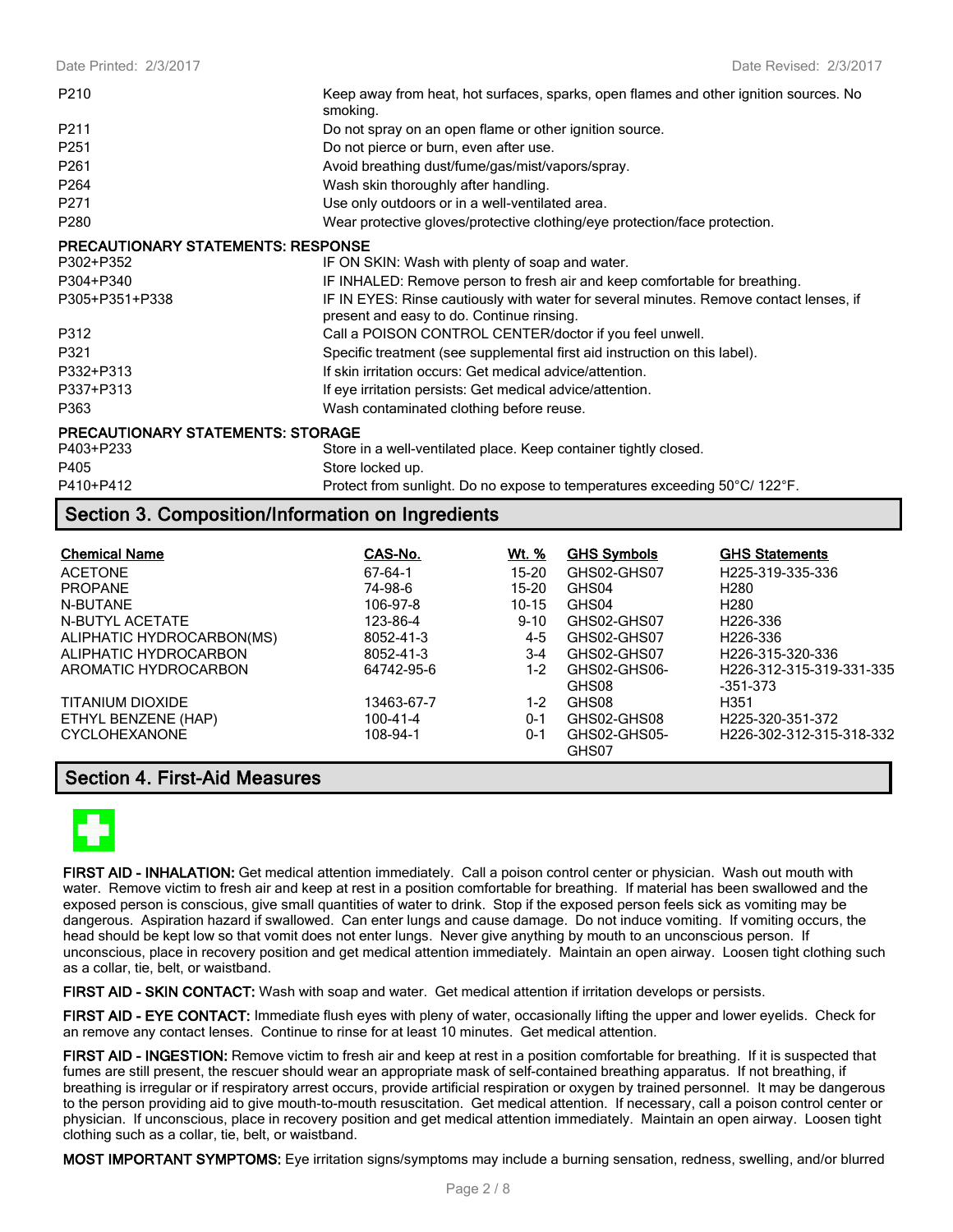vision. Skin irritation signs/symptoms may include a burning sensation, redness, swelling, and/or blisters. If inhaled signs/symptoms may include coughing, choking, wheezing, difficulty in breathing, chest congestion, shortness of breath, and/or fever. Onset of respiratory symptoms may be delayed for several hours following exposure. Inhalation of high vapor concentrations may cause central nervous system depression resulting in dizziness, light-headedness, headache, nausea, and loss of coordination. Continued inhalation may result in unconsciousness and death.

**INDICATION OF IMMEDIATE MEDICAL ATTENTION IF NECESSARY:** If symptoms persist call a poison control center or a doctor/physician.

## **Section 5. Fire-Fighting Measures**

**UNUSUAL FIRE AND EXPLOSION HAZARDS:** Vapors may form explosive mixture with air. Vapors can travel to a source of ignition and flash back. Flammable Liquid. Can release vapors that form explosive mixtures at temperatures at or above the flashpoint. Vapors are heavier than air and may travel along the ground or may be moved by ventilation and may be ignited by pilot lights, other flames, sparks, heaters, smoking, electric motors, static discharge, or other ignition sources at locations distant from material handling point. Eliminate or shut off ALL ignition sources prior to usage.

**SPECIAL FIREFIGHTING PROCEDURES:** Containers can build up pressure if exposed to heat (fire). As in any fire, wear selfcontained breathing apparatus (MSHA/NIOSH approved or equivalent) and full protective gear. Water runoff can cause environmental damage. Dike and collect water used to fight fire. Move containers from fire area if it can be done without risk.

**EXTINGUISHING MEDIA:** Alcohol Foam, Carbon Dioxide, Dry Chemical, Foam, Water Fog

### **Section 6. Accidental Release Measures**

**PERSONAL PRECAUTIONS, PROTECTIVE EQUIPMENT, AND EMERGENCY PROCEDURES:** ELIMINATE all ignition sources (no smoking, flares, sparks, flames, or motor vehicles of any kind in the immediate area). Do not touch or walk through spilled material. Stop leak if you can do so without risk.

**ENVIRONMENTAL PRECAUTIONS:** Prevent entry into waterways, sewers, basements, and other confined spaces.

**STEPS TO BE TAKEN IN CASE MATERIAL IS RELEASED OR SPILLED:** Contain and absorb spill with inert material (e.g. dry sand or earth), then place in a chemical waste container. Avoid runoff into storm sewers and ditches which lead to waterways. Area should be ventilated. Avoid potential ignition sources.

# **Section 7. Handling and Storage**



**HANDLING:** Pressurized container: protect from sunlight and do not expose to temperatures exceeding 50°C. Do not pierce or burn, even after use. Avoid exposure during pregnancy. Do not breathe vapor or mist. Do not swallow. Avoid breathing gas. Use only with adequate ventilation. Wear appropriate respirator when ventilation is inadequate. Store and use away from heat, sparks, open flame, or any other ignition source. Use explosion-proof equipment. Use only non-sparking tools. Empty containers retain product residue and can be hazardous.

**STORAGE:** Store in accordance with local regulations. Store away from direct sunlight in a dry, cool, well-ventilated area, and away from food or drink. Store locked up. Eliminate all ignition sources. Use appropriate containment to avoid environmental contamination.

# **Section 8. Exposure Controls/Personal Protection**

| Ingredients with Occupational Exposure Limits |                      |                       |                     |                         |  |
|-----------------------------------------------|----------------------|-----------------------|---------------------|-------------------------|--|
| <b>Chemical Name</b>                          | <b>ACGIH TLV-TWA</b> | <b>ACGIH-TLV STEL</b> | <b>OSHA PEL-TWA</b> | <b>OSHA PEL-CEILING</b> |  |
| <b>ACETONE</b>                                | $250$ ppm            | $500$ ppm             | $1000$ ppm          | 2400 mg/m3              |  |
| <b>PROPANE</b>                                | $1000$ ppm           | N.E.                  | $1000$ ppm          | N.E.                    |  |
| N-BUTANE                                      | $1000$ ppm           | N.E.                  | N.E.                | N.E.                    |  |
| N-BUTYL ACETATE                               | <b>150 PPM</b>       | 200 PPM               | <b>150 PPM</b>      | 200 PPM                 |  |
| ALIPHATIC HYDROCARBON(MS)                     | 100 PPM              | N.E.                  | N.E.                | N.E.                    |  |
| ALIPHATIC HYDROCARBON                         | $100$ ppm            | N.E.                  | $500$ ppm           | N.E.                    |  |
| AROMATIC HYDROCARBON                          | 200 mg/m3            | N.E.                  | $400$ ppm           | 500 ppm                 |  |
| TITANIUM DIOXIDE                              | $5 \,\mathrm{mg/m}$  | N.E.                  | $5 \,\mathrm{mq/m}$ | N.E.                    |  |
| ETHYL BENZENE (HAP)                           | $100$ ppm            | $125$ ppm             | $100$ ppm           | N.E.                    |  |
| <b>CYCLOHEXANONE</b>                          | N.E.                 | N.E.                  | N.E.                | N.E.                    |  |

**Legend: MEL = Maximum Exposure Limit OES = Occupational Exposure Standard SUP = Supplier's Recommendation Sk = Skin Sensitizer N.E. = Not Established**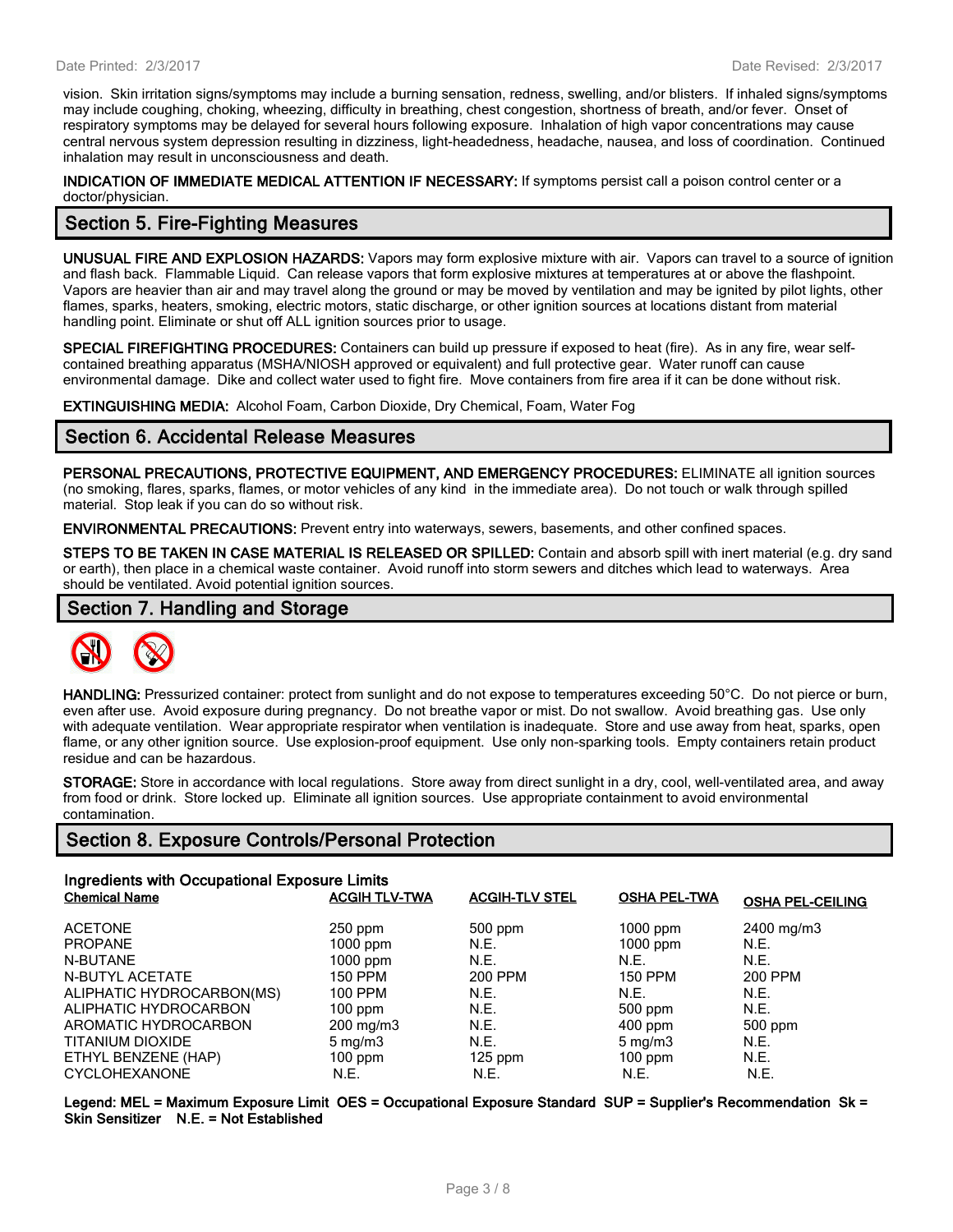#### **Protective Measures**



**ENGINEERING CONTROLS:** Use explosion-proof ventilation equipment. Use only with adequate ventilation. Use process enclosures, local exhaust ventilation, or other engineering controls to keep worker exposure to airborne contaminants below and recommended or statutory limits. The engineering controls also need to keep gas, vapor, or dust concentrations below any lower explosive limits.



**RESPIRATORY PROTECTION:** Use ONLY in areas with adequate ventilation. If this product is used in an area without adequate ventilation (inside an enclosed room or building) a NIOSH/MSHA approve air purifying respirator with an organic vapor cartridge or canister MUST be used.



**SKIN PROTECTION:** Use chemical resistant splash goggles and face shield (ANSI Z87.1 or approved equivalent). The glove(s) listed below may provide protection against permeation. Gloves of other chemically resistant materials may not provide adequate protection. Additionally, Viton and Safety 4H (Canada) to prevent skin contact.



**EYE PROTECTION:** Wear safety glasses with side shields (or goggles) and a face shield.



**OTHER PROTECTIVE EQUIPMENT:** Where splashing is possible full chemically resistant protective clothing (e.g. acid suit) and boots are required.



**HYGIENIC PRACTICES:** Wash hands before eating. Remove contaminated clothing and wash before reuse. Use only in a well ventilated area. Follow all SDS/label precautions even after container is emptied because they may retain product residues. Avoid prolonged or repeated contact with skin. Avoid breathing vapors from heated material. Avoid contact with eyes, skin, and clothing.

# **Section 9. Physical and Chemical Properties**

| Appearance:                                                                 | Aerosol Spray                    | <b>Physical State:</b>                                           | <b>AEROSOL</b> |
|-----------------------------------------------------------------------------|----------------------------------|------------------------------------------------------------------|----------------|
| Odor:                                                                       | Organic Solvent                  | <b>Odor Threshold:</b>                                           | N.D.           |
| <b>Specific Gravity:</b>                                                    | 0.772                            | pH:                                                              | N.A.           |
| Freeze Point, °C:<br><b>Solubility in Water:</b><br>Decompostion Temp., °C: | N.D.<br><b>Insoluble</b><br>N.D. | <b>Viscosity:</b><br>Partition Coefficient, n-octanol/<br>water: | N.A.<br>N.D.   |
| Boiling Range, °C:                                                          | $57 - 196$                       | <b>Explosive Limits, vol%:</b>                                   | $0.5 - 12.8$   |
| <b>Evaporation Rate:</b>                                                    | Faster than Diethyl Ether        | Flash Point, °C:                                                 | $-103.9$       |
| <b>Vapor Density:</b>                                                       | Heavier than air                 | <b>Vapor Pressure:</b>                                           | N.D.           |

(See "Other information" Section for abbreviation legend)

# **Section 10. Stability and Reactivity**

#### **REACTIVITY:** No Information

**STABILITY:** This product is stable under normal storage conditions.

**POSSIBILITY OF HAZARDOUS REACTIONS:** None under normal processing conditions.

**CONDITIONS TO AVOID:** Heat, sparks and open flames. High temperatures or high humidity.

**INCOMPATIBILITY:** Peroxides and strong oxidizing agents.

**HAZARDOUS DECOMPOSITION PRODUCTS:** May produce fumes when heated to decomposition, as in welding or fire. Fumes may contain: Carbon Monoxide, Carbon Dioxide and various other hydrocarbons.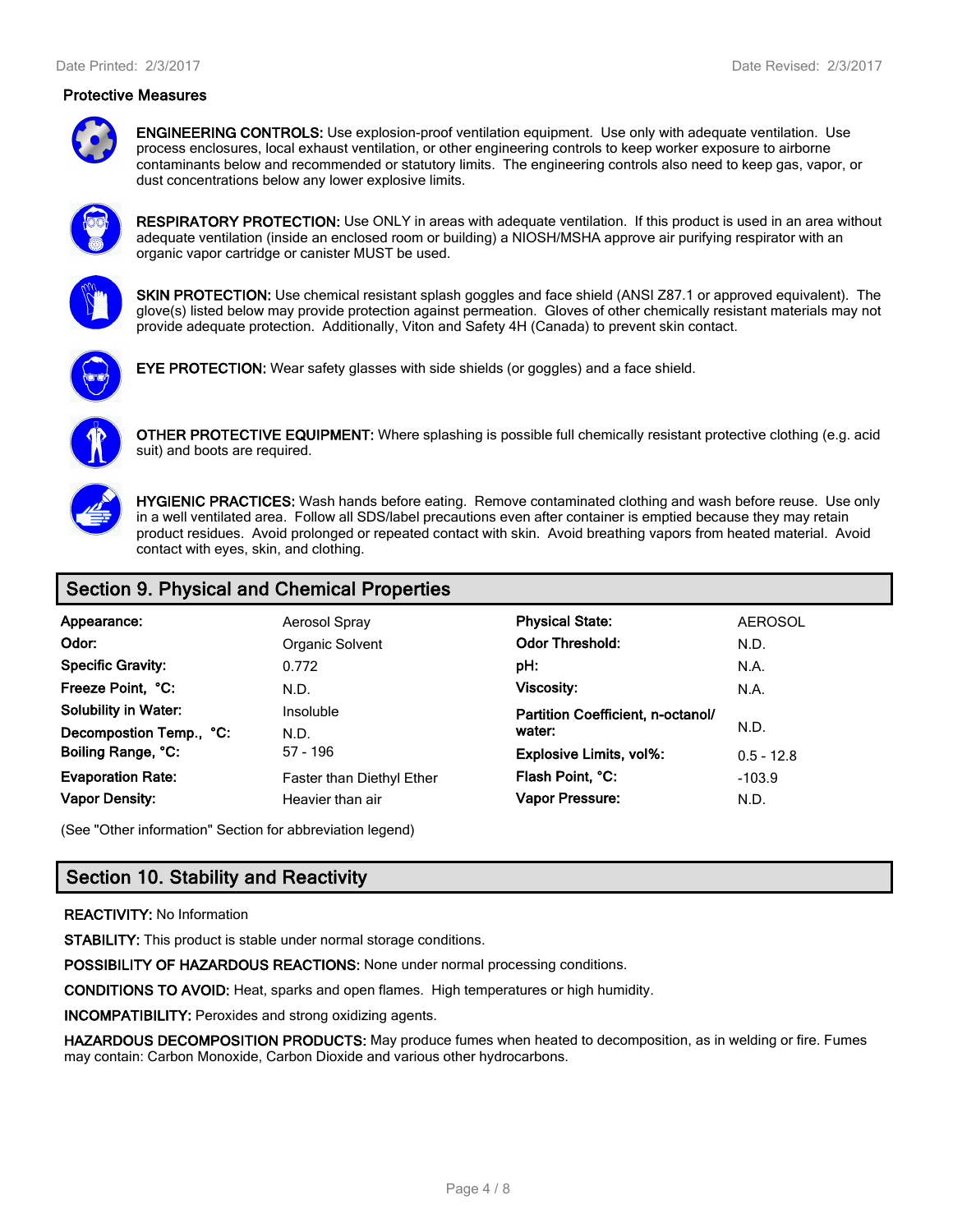# **Section 11. Toxicological Information**



#### **Practical Experiences**

**EFFECT OF OVEREXPOSURE - INHALATION:** Breathing saturated vapors for a few minutes may be fatal. Saturated vapors can be encountered in confined spaces and/or under conditions of poor ventilation. Harmful if inhaled. Headaches, dizziness, nausea, decreased blood pressure, changes in heart rate and cyanosis may result from over-exposure to vapor or skin exposure. Proper respiratory equipment MUST be worn when sanding or abrading surfaces painted with this product. Sanding or abrading the dried paint film increases the risk of exposure. When incorporated in the liquid paint, pigments or extenders pose minimal risk of exposure.

**EFFECT OF OVEREXPOSURE - SKIN CONTACT:** Prolonged or repeated contact can result in defatting and drying of the skin which may result in skin irritation and dermatitis (rash).

**EFFECT OF OVEREXPOSURE - EYE CONTACT:** Liquid, aerosols and vapors of this product are irritating and can cause pain, tearing, reddening and swelling accompanied by a stinging sensation and/or a feeling like that of fine dust in the eyes.

**EFFECT OF OVEREXPOSURE - INGESTION:** This material may be harmful or fatal if swallowed. Irritating to mouth, throat and stomach.

PRIMARY ROUTE(S) OF ENTRY: Eye Contact, Ingestion, Inhalation, Skin Absorption, Skin Contact

#### **STOT - SINGLE EXPOSURE**

No Additional Information

#### **STOT - REPEATED EXPOSURE**

64742-95-6 Target Organs: Liver, Kidney, Central Nervous System

**Carcinogenicity: The information below indicates whether each agency has listed any ingredient as a carcinogen if present at levels greater than or equal to 0.1 %.**

| <u>CAS-No.</u> | <b>Name</b>               | <u>NTP</u>        | <u>OSHA</u>        | <b>IARC</b>        |
|----------------|---------------------------|-------------------|--------------------|--------------------|
| 67-64-1        | <b>ACETONE</b>            | Not listed by NTP | Not listed by OSHA | Not listed by IARC |
| 74-98-6        | <b>PROPANE</b>            | Not listed by NTP | Not listed by OSHA | Not listed by IARC |
| 106-97-8       | N-BUTANE                  | Not listed by NTP | Not listed by OSHA | Not listed by IARC |
| 123-86-4       | <b>N-BUTYL ACETATE</b>    | Not listed by NTP | Not listed by OSHA | Not listed by IARC |
| 8052-41-3      | ALIPHATIC HYDROCARBON(MS) | Not listed by NTP | Not listed by OSHA | Not listed by IARC |
| 8052-41-3      | ALIPHATIC HYDROCARBON     | Not listed by NTP | Not listed by OSHA | Not listed by IARC |
| 64742-95-6     | AROMATIC HYDROCARBON      | Not listed by NTP | Not listed by OSHA | Not listed by IARC |
| 13463-67-7     | <b>TITANIUM DIOXIDE</b>   | Not listed by NTP | Not listed by OSHA | Group 2B           |
| $100 - 41 - 4$ | ETHYL BENZENE (HAP)       | Not listed by NTP | Not listed by OSHA | Group 2B           |
| 108-94-1       | <b>CYCLOHEXANONE</b>      | Not listed by NTP | Not listed by OSHA | Not listed by IARC |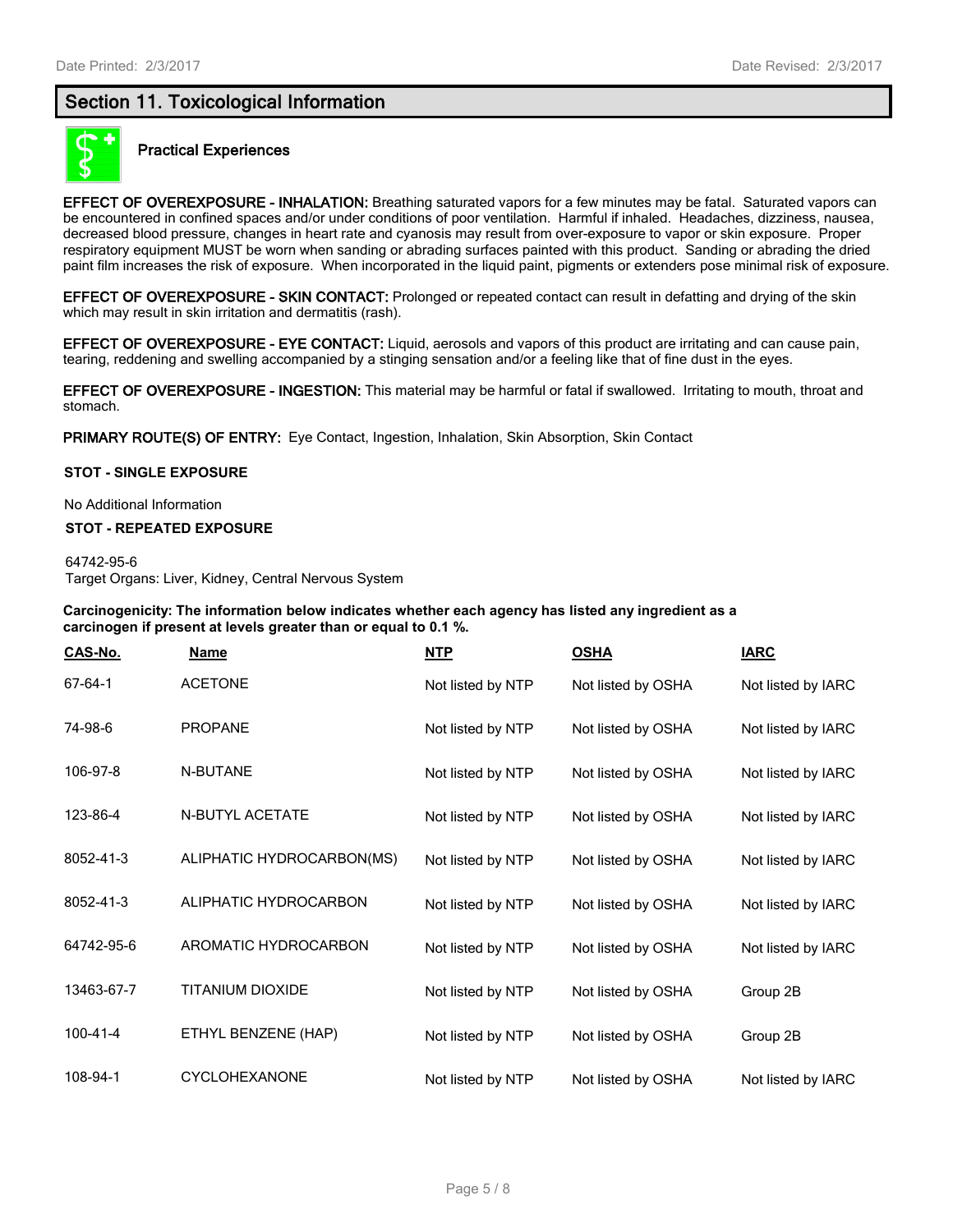National Toxicological Program (NTP), Occupational Safety & Health Association (OSHA), International Agency for Research on Cancer (IARC) Group 1: Carcinogenic to Humans, Group 2A: Probably Carcinogenic to Humans, Group 2B: Possibly Carcinogenic to Humans, Group 3: Not Classifiable as to its Carcinogenicity to Humans

#### Acute Toxicity Values

The acute effects of this product have not been tested. Data on individual components are tabulated below:

| CAS-No.        | Name according to EEC     | Oral LD50 (mg/kg) | Dermal LD50 (mg/kg) | Vapor LC50 (mg/L)  |
|----------------|---------------------------|-------------------|---------------------|--------------------|
| 67-64-1        | <b>ACETONE</b>            | 5800 (rat)        | 7426                | No Information     |
| 74-98-6        | <b>PROPANE</b>            | No Information    | No Information      | No Information     |
| 106-97-8       | N-BUTANE                  | No Information    | No Information      | No Information     |
| 123-86-4       | <b>N-BUTYL ACETATE</b>    | 13,100 (rat)      | >5000 (rabbit)      | $>21.0$ (4 h, rat) |
| 8052-41-3      | ALIPHATIC HYDROCARBON(MS) | $>2000$ (rat)     | $>2000$ (rat)       | No Information     |
| 8052-41-3      | ALIPHATIC HYDROCARBON     | No Information    | No Information      | No Information     |
| 64742-95-6     | AROMATIC HYDROCARBON      | $>5000$ (rat)     | >2000 (rabbit)      | $>5.2$ (rat)       |
| 13463-67-7     | TITANIUM DIOXIDE          | 5000 (rat)        | No Information      | >20(4 h, rat)      |
| $100 - 41 - 4$ | ETHYL BENZENE (HAP)       | 3500 (rat)        | 17,000 (rabbit)     | No Information     |
| 108-94-1       | <b>CYCLOHEXANONE</b>      | No Information    | No Information      | No Information     |

# **Section 12. Ecological Information**

**ECOLOGICAL INFORMATION:** No Information

**MOBILITY IN SOIL:** No Information

**OTHER ADVERSE EFFECTS:** No Information

# **Section 13. Disposal Considerations**



**Product**

**DISPOSAL METHOD:** DO NOT INCINERATE!Dispose of in accordance with all local, state, and federal regulation to an approved hazardous waste facility.

### **Section 14. Transport Information**

**SPECIAL TRANSPORT PRECAUTIONS:** No Information **ENVIRONMENTAL HAZARDS:** No Information **TRANSPORT IN BULK:** See DOT Information below.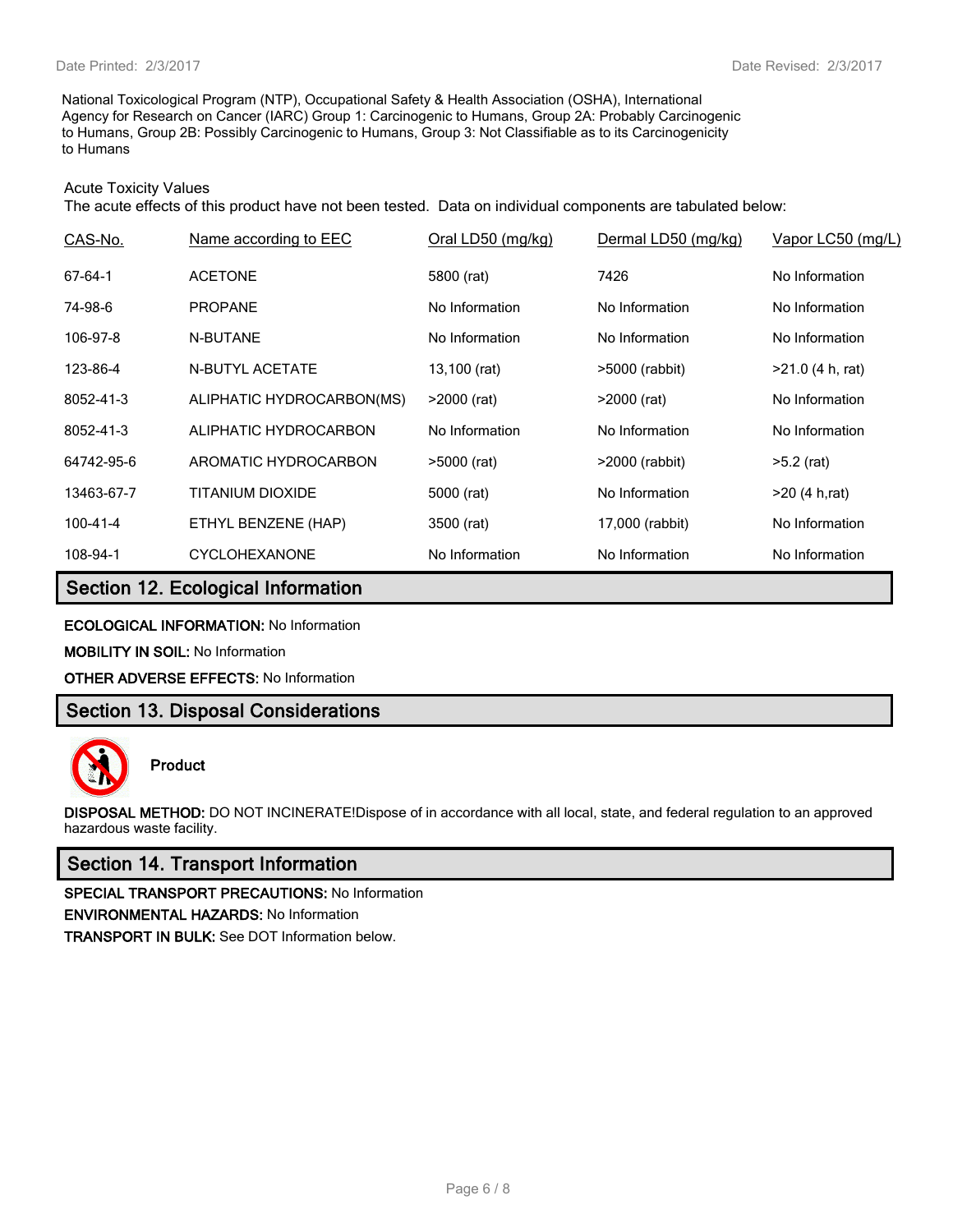| <b>Exception:</b>                | This |
|----------------------------------|------|
| <b>DOT Technical Name:</b>       | N.A. |
| <b>DOT Hazard Class:</b>         | 21   |
| <b>DOT UN/NA Number:</b>         | UN : |
| <b>DOT Proper Shipping Name:</b> | AER  |

| <b>DOT Proper Shipping Name:</b> | AEROSOLS, FLAMMABLE | <b>Packing Group:</b>   |      |
|----------------------------------|---------------------|-------------------------|------|
| DOT UN/NA Number:                | UN 1950             | <b>Hazard SubClass:</b> | N.A. |
| DOT Hazard Class:                | 2.1                 | Resp. Guide Page:       | 126  |
| DOT Technical Name:              | N.A.                |                         |      |
|                                  |                     |                         |      |

**Exception: This material, when packaged in quantities of one gallon (5L) or less, qualifies for Limited Quantity exceptions as defined in 49 CFR 173.50(b). This includes exceptions from labeling requirements, shipping paper requirements, and placarding requirements typically associated with flammable materials. Inner packaging may not exceed one gallon (5L) per CFR 49 173.150 (b)(2). Outer packaging, consisting of cartons of 4-12 inner package containers with a total weight of less than 66 lbs (30 kgs) per Special Provision #149, prepared in accordance with applicable Limited Quantity requirements and offered for transportation by a mode other than air must display the Limited Quantity marking per 49 CFR 172.315. The Bill of Lading must list this item as AEROSOLS, FLAMMABLE, LIMITED QUANTITY per 49 CFR 172.200(b)(3) & 172.203 (b).**

# **Section 15. Regulatory Information**

### **U.S. Federal Regulations:**

#### **CERCLA - SARA Hazard Category**

This product has been reviewed according to the EPA 'Hazard Categories' promulgated under Sections 311 and 312 of the Superfund Amendment and Reauthorization Act of 1986 (SARA Title III) and is considered, under applicable definitions, to meet the following categories:

Fire Hazard, Pressure Hazard, Acute Health Hazard, Chronic Health Hazard

#### **SARA SECTION 313:**

This product contains the following substances subject to the reporting requirements of Section 313 of Title III of the Superfund Amendment and Reauthorization Act of 1986 and 40 CFR part 372:

| <b>Chemical Name</b>         | CAS-No.       |
|------------------------------|---------------|
| 1,2,4 TRIMETHYLBENZENE       | $95 - 63 - 6$ |
| XYLENE (HAP)                 | 1330-20-7     |
| ETHYL BENZENE (HAP)          | 100-41-4      |
| CUMENE (HAP)                 | $98 - 82 - 8$ |
| NORMAL BUTANOL               | 71-36-3       |
| METHYL ALCOHOL (HAP)         | 67-56-1       |
| N-HEXANE                     | 110-54-3      |
| METHYL ISOBUTYL KETONE (HAP) | 108-10-1      |
|                              |               |

#### **TOXIC SUBSTANCES CONTROL ACT:**

This product contains the following chemical substances subject to the reporting requirements of TSCA 12(b) if exported from the United States:

No TSCA 12(b) components exist in this product.

# **U.S. State Regulations:**

#### **PENNSYLVANIA RIGHT-TO-KNOW**

The following non-hazardous ingredients are present in the product at greater than 3%. For hazardous components see Section 3.

#### **Chemical Name CAS-No.**

ALKYD RESIN SOLUTION, LONG OIL, SOYA PROPRIETARY MICRONIZED POLYPROPYLENE WAX 9003-07-0

#### **CALIFORNIA PROPOSITION 65 CARCINOGENS**

Warning: The following ingredients present in the product are known to the state of California to cause Cancer:

**Chemical Name CAS-No.** ETHYL BENZENE (HAP) 100-41-4 CUMENE (HAP) 98-82-8 CRYSTALLINE SILICA 14808-60-7

Page 7 / 8